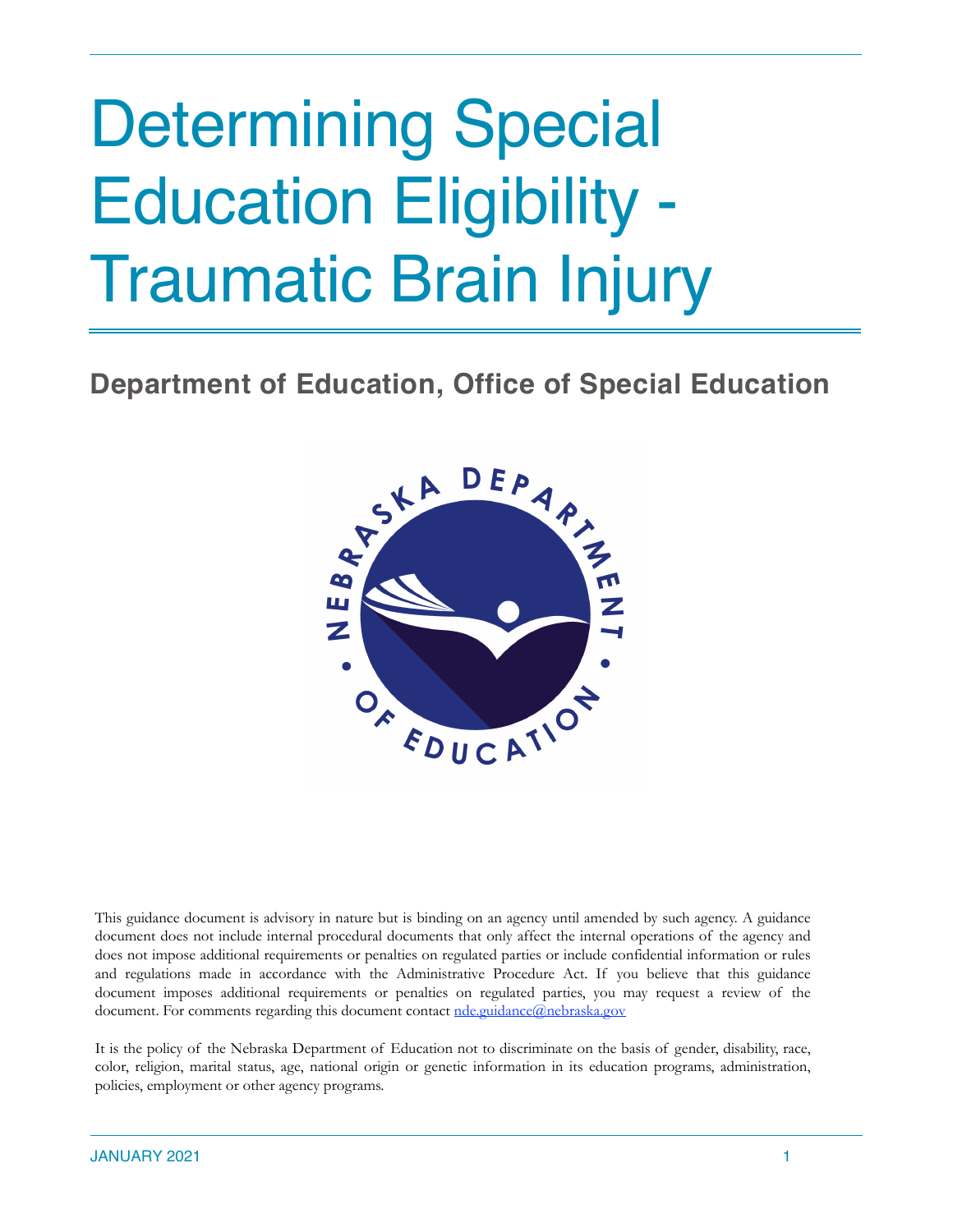## **Introduction**

These eligibility guidelines were written to provide parents, teachers, special education personnel, administrators, and other professionals with information on the identification and determination of eligibility for special education services for children with traumatic brain injury.

This category of children has been defined by both federal and state regulations. A three-part eligibility requirement for a child to be identified as a child with a traumatic brain injury is as follows:

●Meet eligibility criteria (92 NAC 51.006);

- ●Documentation of adverse effect on educational performance;
- ●Determination that a need for special education is evident.

## **State Definition**

Traumatic Brain Injury- To qualify for special education services in the category of traumatic brain injury, the child must have: an acquired injury to the brain caused by an external physical force resulting in total or partial functional disability or psychosocial impairment, or both that adversely affects a child's educational, or in the case of a child below age five, a child's developmental performance.

The category includes open or closed head injuries resulting in impairments in one or more areas, such as: cognition; language; memory; attention; reasoning; abstract thinking; judgment; problem solving; sensory, perceptual, and motor abilities; psychosocial behavior; physical functions; information processing; and speech.

The category does not include brain injuries that are congenital or degenerative, or brain injuries induced by birth trauma.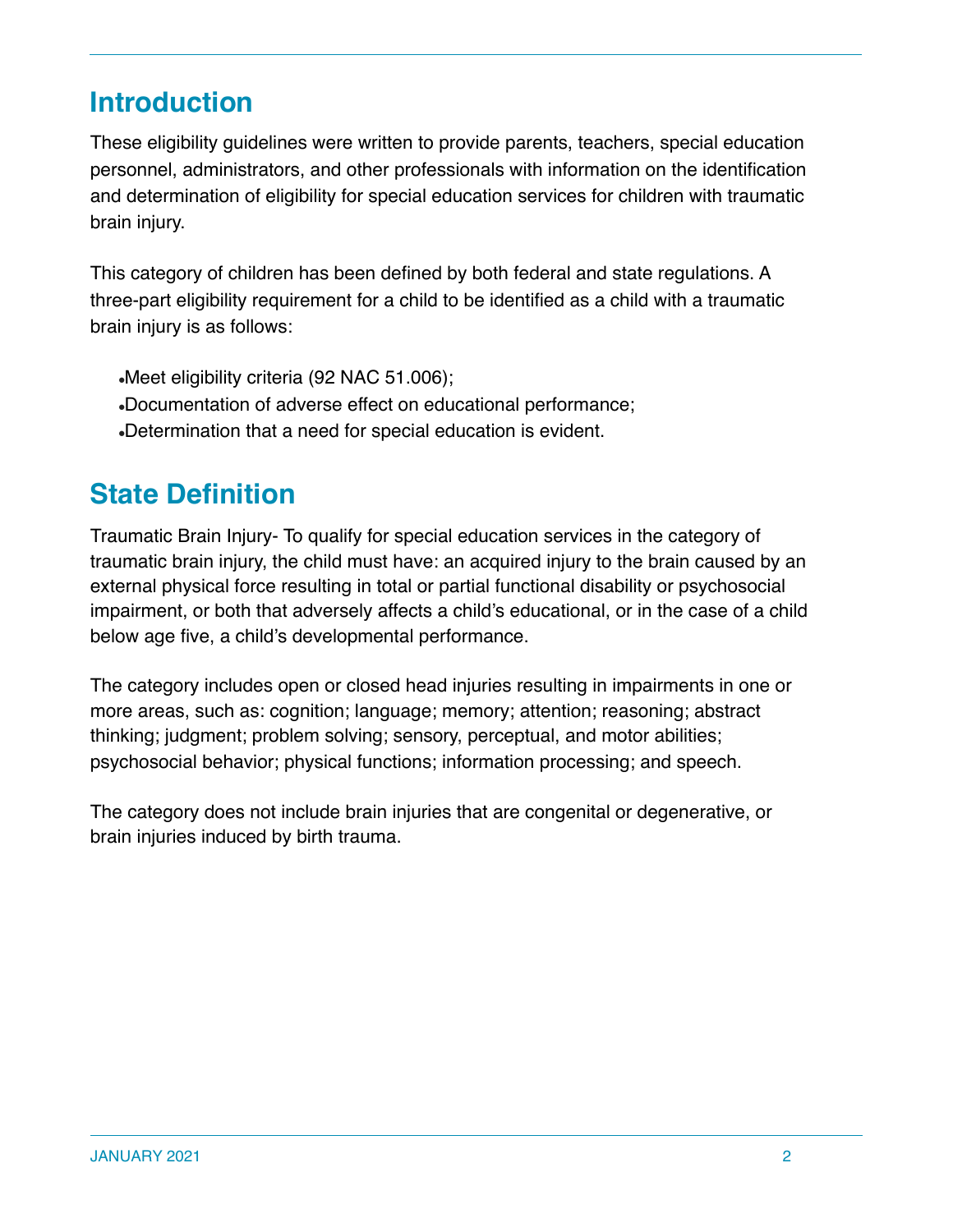## **Section 1: MULTIDISCIPLINARY EVALUATION (MDT) CONSIDERATIONS**

The Multidisciplinary Team (MDT) should include at least:

- $\cdot$  The child's parent(s);
- For a school age child, the child's regular teacher(s) or a regular classroom teacher qualified to teach a child of that age;
	- For a child below age five, a teacher qualified to teach a child below age five;
- A school psychologist or licensed psychologist;
- A special education teacher or appropriate related services provider; and
- A school district administrator or a designated representative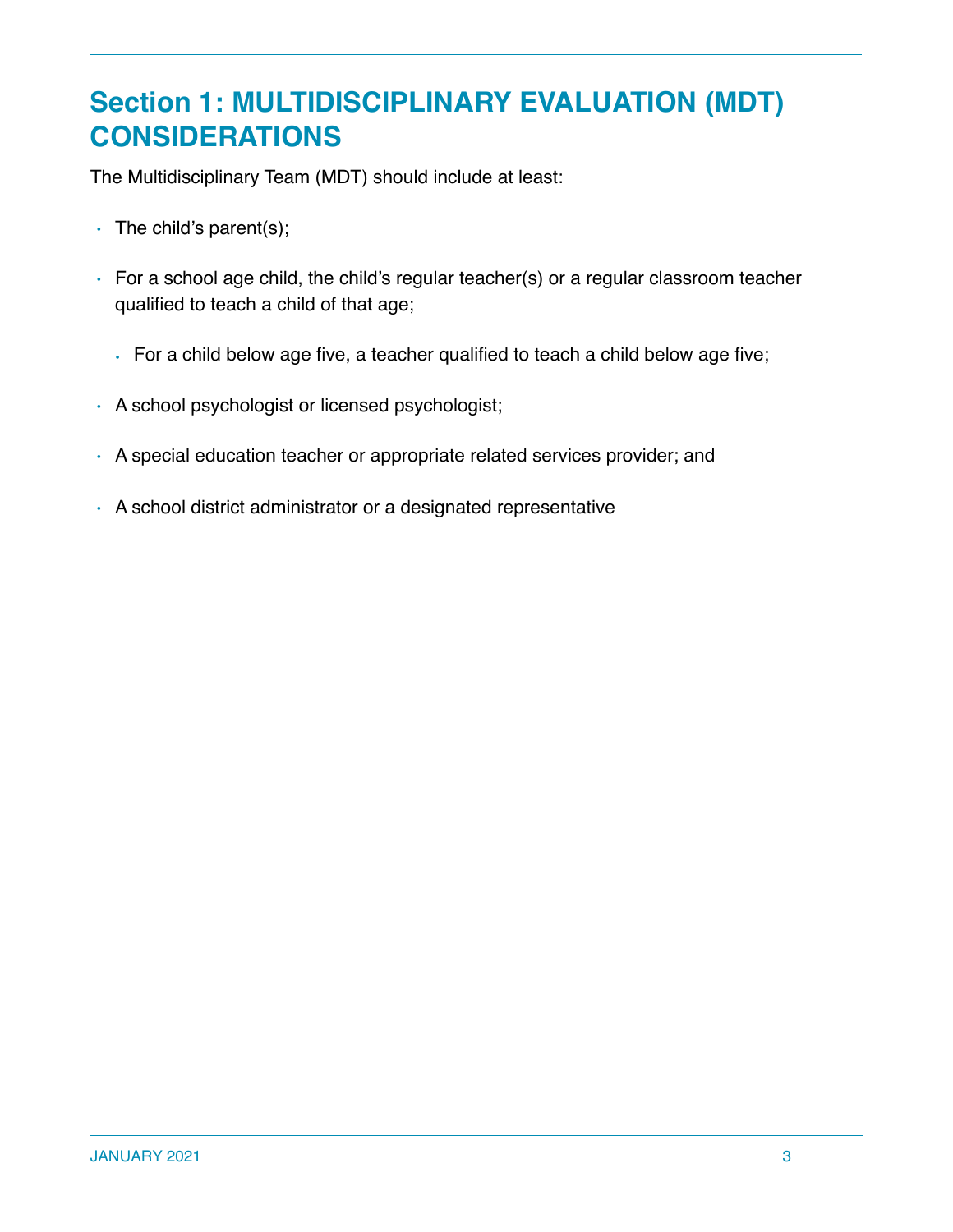## **Section 2: GUIDELINES**

In order for a child to be identified as having a traumatic brain injury, the evaluation should include the analysis and documentation of:

- A description of an event that has resulted in an acquired insult to the brain (generally provided by medical personnel or other specialist with knowledge of traumatic brain injury);
- Evidence of impaired functioning in one or more of the following areas that has been determined to produce an adverse effect on the child's educational or developmental performance:
	- Cognition (should include, but not be limited to attention, memory/ learning, organization, problem solving, abstract reasoning, communication, judgment, visual perception, and auditory perception);
	- Sensory functioning;
	- Motor functioning (should include, but not be limited to motor sequencing, planning, and execution);
	- Behavior (should include, but not be limited to agitation, irritability, aggression, apathy, lack of insight, impulsivity, poor emotional control, disinhibition, secondary depression and withdrawal, and difficulties with social relationships)
- The severity of the impaired functions, which may vary across situations, activities and time. Where appropriate, the team must consider and document these variations.

Children with a traumatic brain injury represent a heterogeneous group. A physician's report alone is not sufficient to verify a child with traumatic injury. There must be documented evidence that there is an adverse effect in the educational performance/ development for a child to be identified with traumatic brain injury.

Educational evaluation and assessment include a combination of, but are not limited to:

- Medical assessments
- History of developmental milestones
- Speech/language assessments
- Personality assessments
- Parent interviews/rating scales
- Individual achievement testing
- Classroom assessment data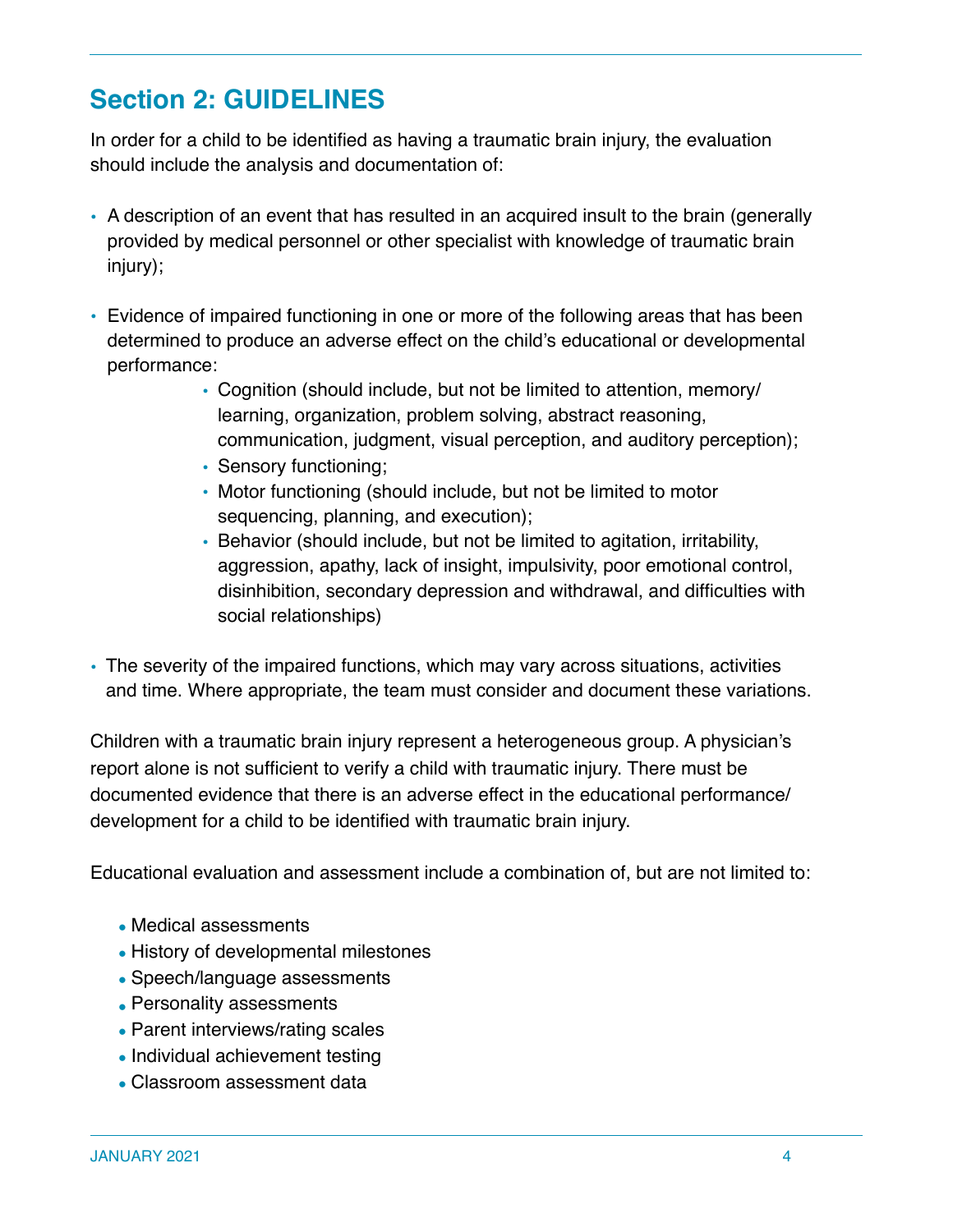- Norm-referenced testing data
- Criterion-referenced assessments
- District-wide assessments
- Curriculum-based assessments
- Observation and analysis of behavior
- Teacher anecdotal records
- Analysis of pre-injury academic performance and social/emotional performance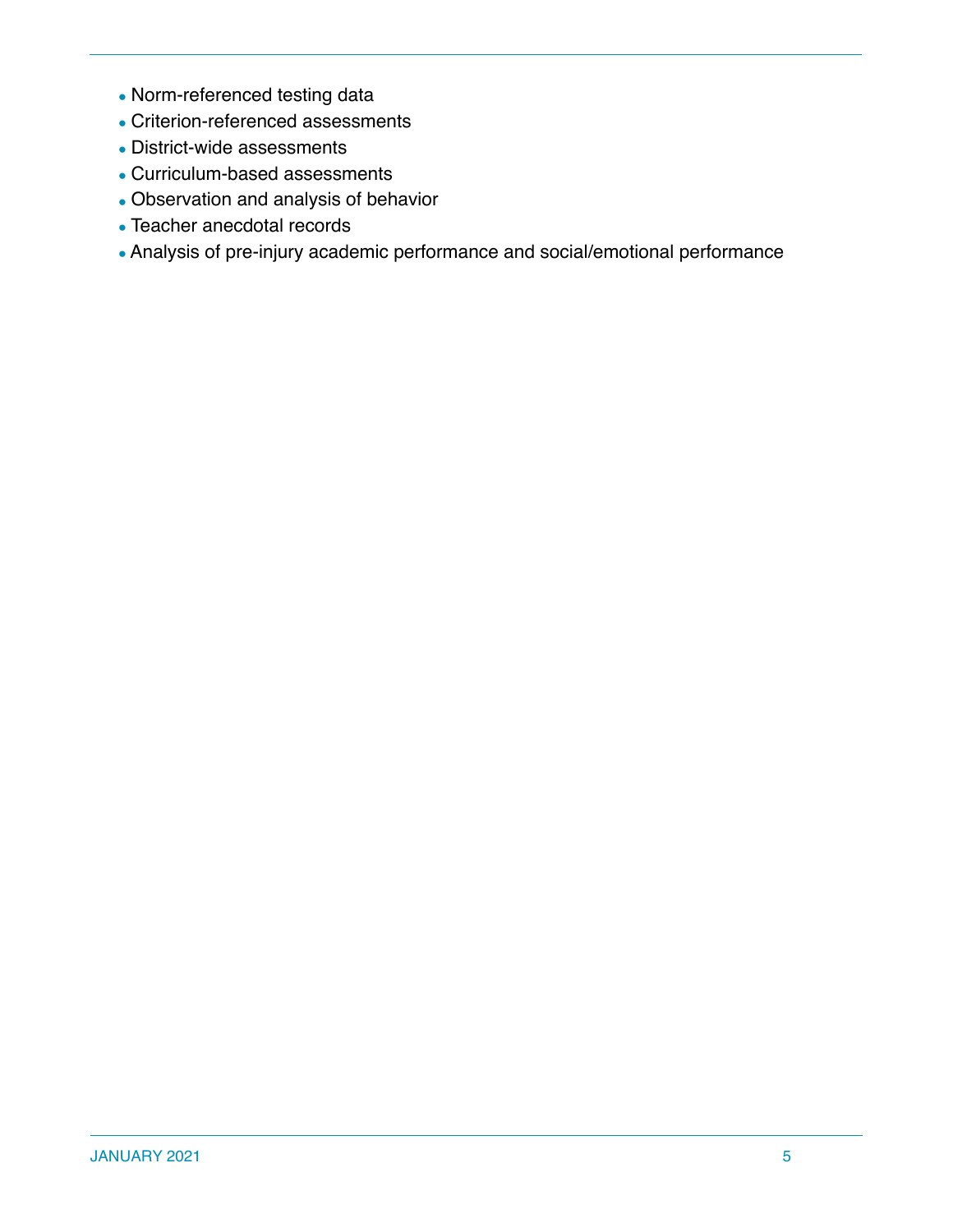## **SECTION 3: PROCEDURES TO DETERMINE ADVERSE EFFECT DEVELOPMENT/EDUCATIONAL PERFORMANCE**

#### **FACTORS TO CONSIDER**

Many factors must be considered in determining if a traumatic brain injury is causing, or can be expected to produce significant delays in the child's development or educational performance. The factors include, but are not limited to:

- Type (open head injury, closed head injury), degree and severity of the brain injury
- Cause of the traumatic brain injury
- Nature/status of the traumatic brain injury
- Age of the traumatic brain injury occurrence
- Medical history, including medications
- Current age
- History of interventions and response
- Current educational placement
- Current levels of performance (language, communication, academic, social-emotional)
- Vocational/Postsecondary transition needs

Examination of each of these factors may lead to additional factors to consider.

Psychologists, speech-language pathologists, and teachers are the primary professionals who can determine how these factors adversely impact the child's educational performance. Parents, medical professionals, school nurses, teachers, and the child him/herself can also provide information important in determining the impact of the traumatic brain injury.

In all cases, when making a determination of the adverse effects of the traumatic brain injury, the team should consider the child's age, communication abilities, social abilities, language, and pre-injury education performance.

The following questions are to guide documentation and determination of whether the disability has an adverse effect on the child's developmental/educational performance.

| What is the child's level of attention in different situations?<br>Cognition |                  |
|------------------------------------------------------------------------------|------------------|
| • While completing assignments?<br>• While listening to directions, etc.?    | • While playing? |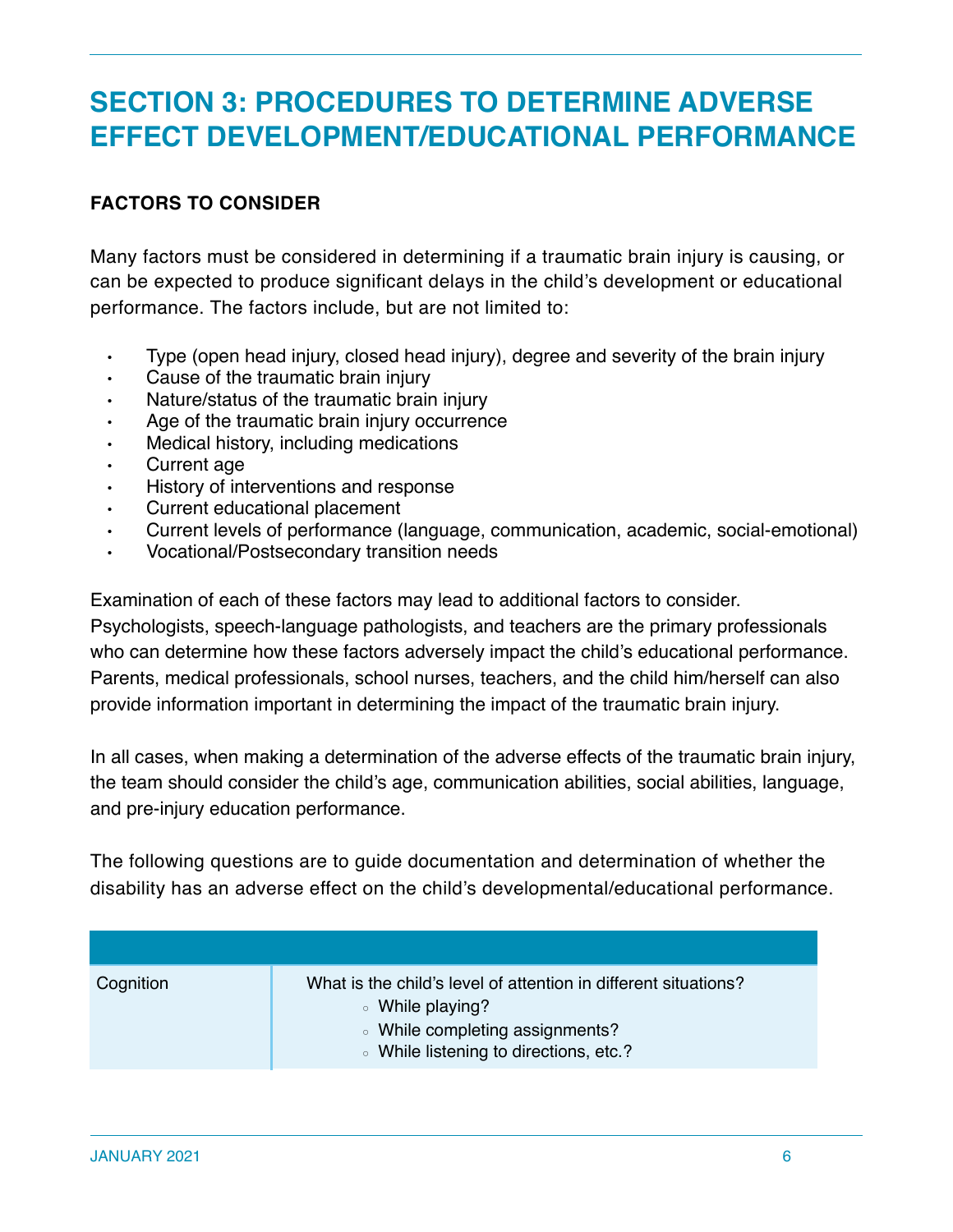|                        | What is the child's memory/learning ability?<br>• Short-term memory?<br><b>Long-term memory?</b><br>• Multiple step directions?<br>• Does the child exhibit inconsistent ability to perform tasks?                                                                                                       |
|------------------------|----------------------------------------------------------------------------------------------------------------------------------------------------------------------------------------------------------------------------------------------------------------------------------------------------------|
|                        | What are the child's organizational abilities?<br>• Preparation to complete an assignment?                                                                                                                                                                                                               |
|                        | What are the child's problem-solving abilities?<br>• Responding to a question?<br>• Determining how to complete a task?<br>• Responding to a social situation?                                                                                                                                           |
|                        | What is the child's ability to reason in an abstract manner?<br><b>o</b> Understand jokes?<br>○ Literal vs. abstract comprehension?                                                                                                                                                                      |
|                        | What is the child's ability to communicate?<br>○ Use vocabulary appropriate to his/her age/grade level?<br><b>Express needs and wants?</b><br>• Follow simple commands?                                                                                                                                  |
|                        | What is the child's ability in making judgments?<br>• Playing safely?<br>• Responding to questions?<br>• Determining right from wrong?                                                                                                                                                                   |
|                        | What is the child's level of visual perception?<br>Differentiate between realism vs. animated?<br>• Differentiate math symbols?<br>• Understand graphs and charts?<br>Differentiate between letters and words?                                                                                           |
|                        |                                                                                                                                                                                                                                                                                                          |
| Sensory<br>Functioning | • What is the child's awareness level of sensory stimuli?<br>Does the child exhibit a specific sensory aversion to<br>certain tastes, smells, sounds, touch?<br>• Does the child under or over react to sensory stimuli, i.e.,<br>class dismissal bell, fire alarm, tornado alarm, and other<br>signals? |
|                        |                                                                                                                                                                                                                                                                                                          |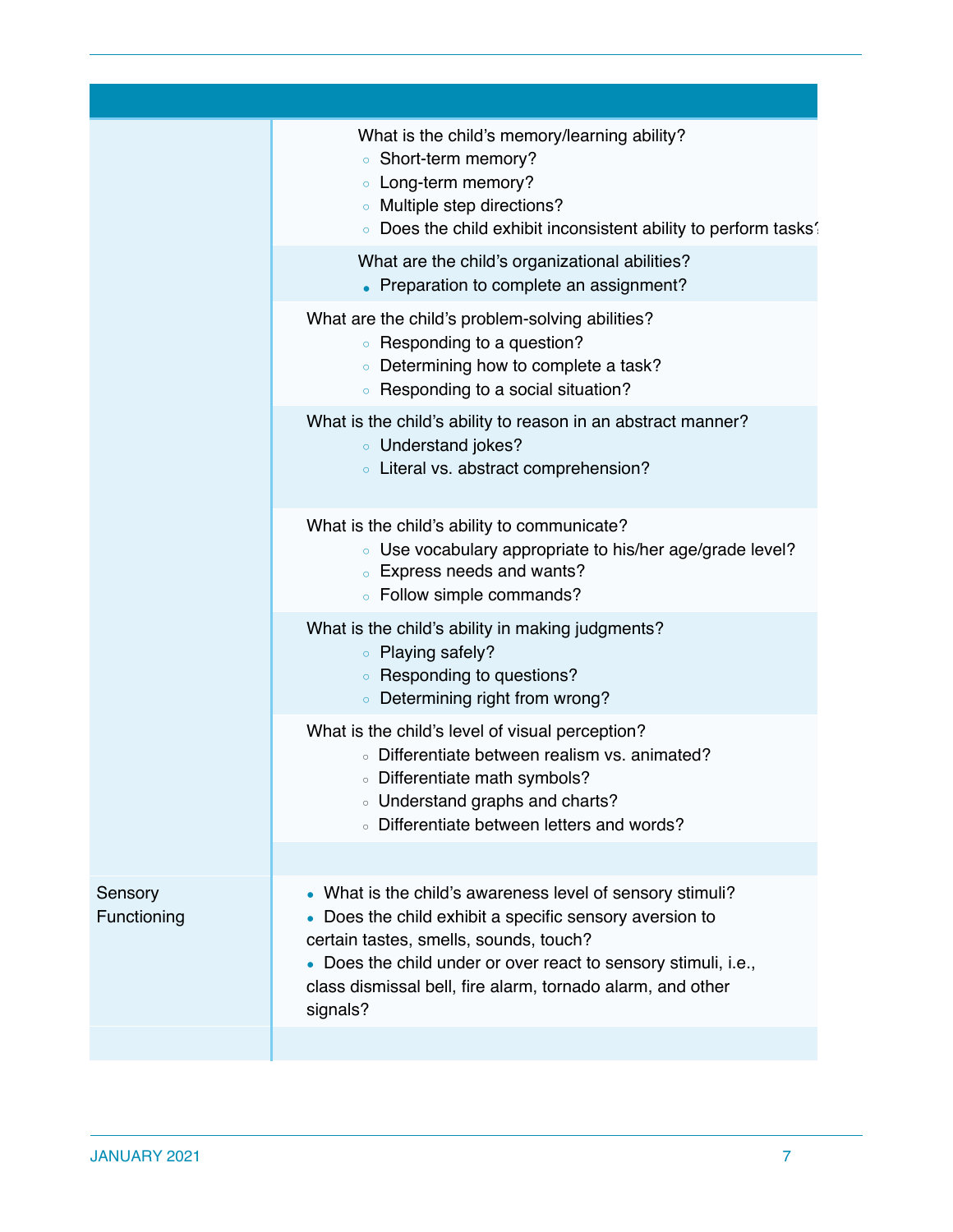| Perceptual and<br>motor abilities | Gross motor skills<br>• What are the child's physical abilities in the following:<br>• Rolling over?<br>- Crawling?<br>• Standing?<br>• Walking?<br>- Running?<br>- Jumping?<br><b>Balance?</b><br>- Hopping?<br>Climbing?                                                                                                                                                                                                                                    |
|-----------------------------------|---------------------------------------------------------------------------------------------------------------------------------------------------------------------------------------------------------------------------------------------------------------------------------------------------------------------------------------------------------------------------------------------------------------------------------------------------------------|
|                                   | Fine motor skills<br>•What are the child's physical abilities in the following:<br>-Holding and eating with utensils?<br>-Picking up and manipulation of small objects?<br>-Holding and using a crayon? pencil? Marker?<br>-Cutting with scissors?<br>-Copying with crayon or pencil?<br>-Folding paper, etc.?<br>-Picking up small objects from table to floor?<br>-Transferring objects between hands<br>-Transferring objects from one surface to another? |
|                                   | Perceptual skills<br>Mhat are the child's perceptual abilities in the following:<br>-Learning to read?<br>- Learning to write?<br>-Completing jigsaw puzzles or other board games?<br>-Playing games, i.e., four square, jump rope, soccer?                                                                                                                                                                                                                   |
| Psychosocial<br><b>Behavior</b>   | Does the child become agitated easily?<br>. Is the child able to deal with conflict in a positive mann<br>•How does the child exhibit his/her agitation?                                                                                                                                                                                                                                                                                                      |
|                                   | Does the child often express irritability?<br>• What causes this irritability?<br>• Is the child able to move away from the situation that<br>is causing the irritability?                                                                                                                                                                                                                                                                                    |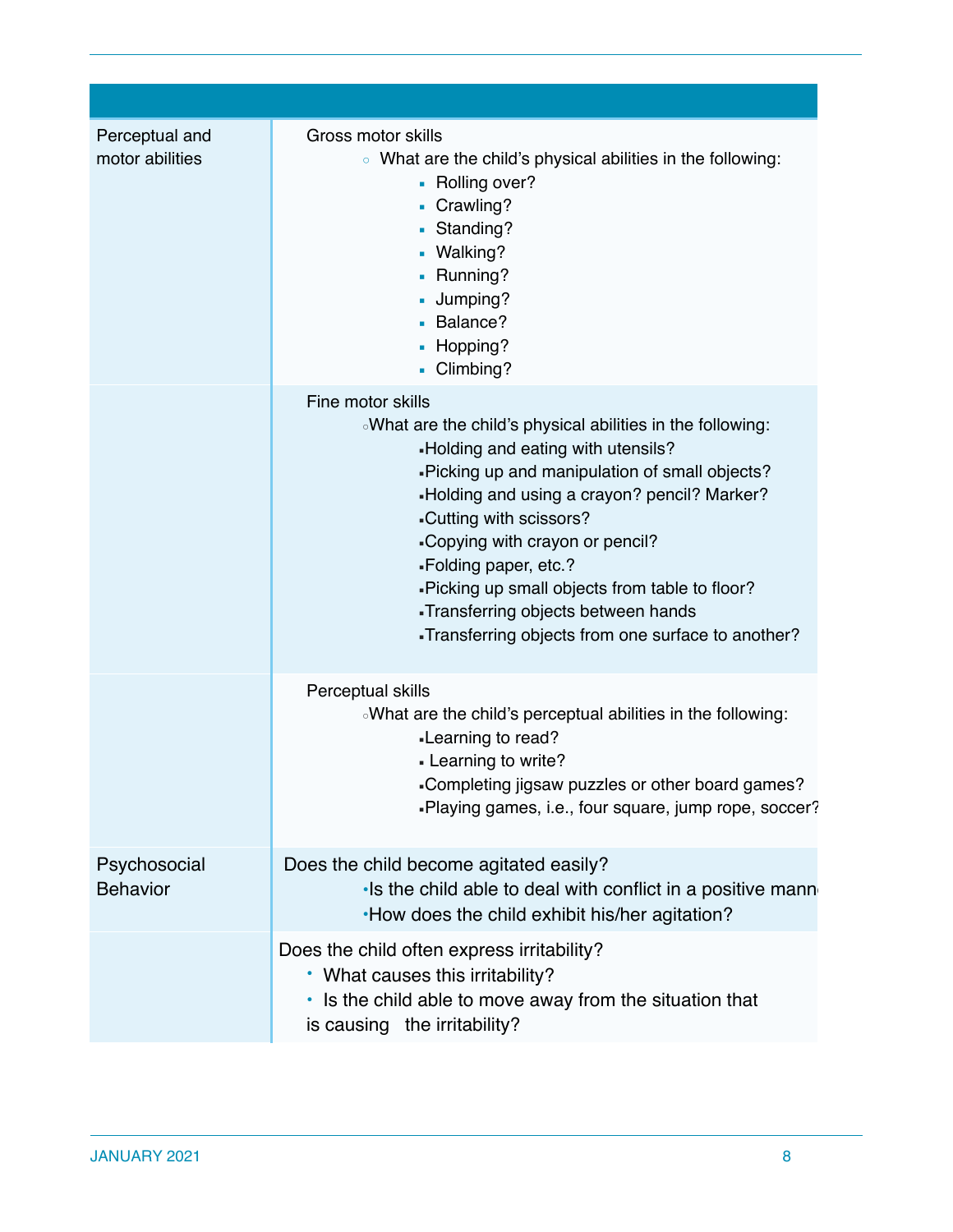| How does the child exhibit his/her irritability?<br>•Does the child display aggression?<br>. In what ways does the child display aggression,<br>i.e., physical, verbal?<br>. What causes the child to display aggression?<br>. Is the child able to calm him/herself after an<br>aggressive act?                        |
|-------------------------------------------------------------------------------------------------------------------------------------------------------------------------------------------------------------------------------------------------------------------------------------------------------------------------|
| Does the child exhibit an attitude of apathy in certain<br>situations, events?<br>• Under what circumstances does the child<br>exhibit an attitude of apathy?<br>. Is the child able to become motivated in this<br>same situation that has contributed to the<br>attitude of apathy?                                   |
| Does the child exhibit insight in particular situations?<br>•Are these situations social situations that<br>involve either another child or an adult?<br>. In what ways does the child exhibit this lack of<br>insight?                                                                                                 |
| Does the child exhibit impulsivity?<br>•How often does the child exhibit impulsivity?<br>•Are there particular situations (i.e., during<br>meals, play, preparation for another activity, etc.)<br>in which the child exhibits impulsivity?<br>. Is the child able to calm him/herself after<br>exhibiting impulsivity? |
| How does the child handle changes to routines?<br>• How does the child react (i.e., no reaction,<br>crying, shouting, yelling, hiding)?<br>Are there particular situations in which the<br>child exhibits poor emotional control?                                                                                       |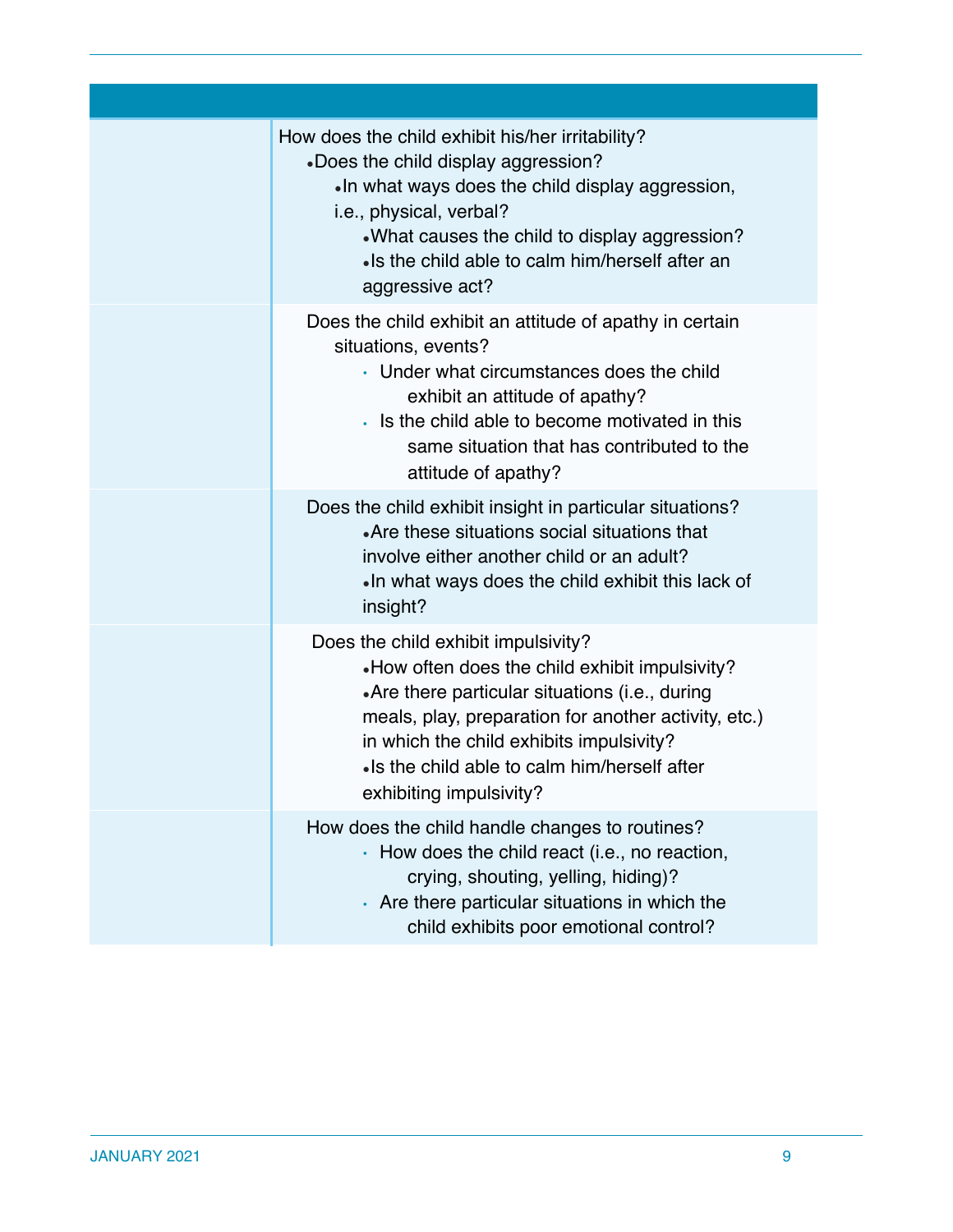|                                                                      | Does the child express disinhibition at particular times?<br>• What are the situations in which the child exhibits<br>disinhibition?<br>• What are the ways in which the child shows<br>disinhibition, i.e., removal of clothing at<br>inappropriate times, use of inappropriate<br>language?                                                                                                                                                                                                                                                                                         |
|----------------------------------------------------------------------|---------------------------------------------------------------------------------------------------------------------------------------------------------------------------------------------------------------------------------------------------------------------------------------------------------------------------------------------------------------------------------------------------------------------------------------------------------------------------------------------------------------------------------------------------------------------------------------|
|                                                                      | Does the child exhibit depression and withdrawal?<br>• In what ways does the child exhibit depression<br>and withdrawal, i.e., refusing to participate,<br>crying, hiding from others, refusal to work<br>on assignments?<br>Are there particular situations in which the<br>child exhibits depression and withdrawal?                                                                                                                                                                                                                                                                |
|                                                                      | Does the child develop social relationships with peers<br>and adults?<br>• When do these occur, i.e., recess, mealtime,<br>classroom free time, etc.?<br>• What are some characteristics of these social<br>relationships?                                                                                                                                                                                                                                                                                                                                                            |
|                                                                      | Does the child accept responsibility for his/her own actions?<br>•How does the child respond?<br>. Are there particular situations that are problems?                                                                                                                                                                                                                                                                                                                                                                                                                                 |
| Speech<br>Language and<br>Information<br>Processing<br><b>Skills</b> | • Does the child only ask and answer questions or<br>does he/she contribute to a conversation?<br>• Does the child ask questions in class at the<br>appropriate times?<br>Can the child initiate and terminate a conversation?<br>• Can the child understand and respond to signals<br>(verbal and/or body language) by multiple<br>communication partner(s)?<br><b>Maintaining interaction</b><br>$\bullet$<br>• Can the child stay on topic?<br>Can the child appropriately transition to a new topic?<br>• Can the child maintain a conversation by adding<br>related information? |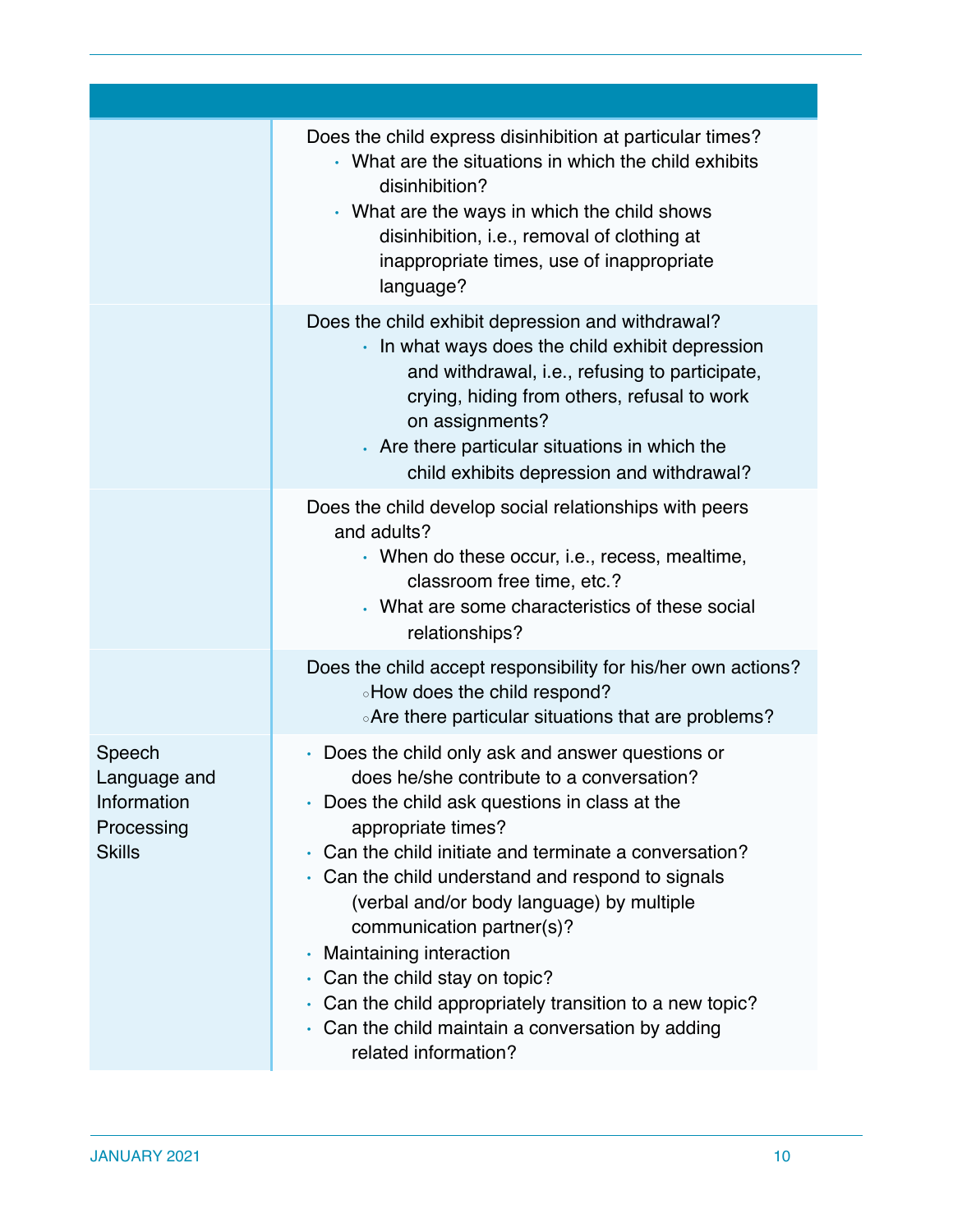| Expressive or<br>receptive<br>language<br>development | Vocabulary<br>• Does the child comprehend and use vocabulary<br>appropriate for his/her age/grade level?<br>-General vocabulary?<br>-Content specific vocabulary?<br>-Figurative language?                                                                                                                                      |
|-------------------------------------------------------|---------------------------------------------------------------------------------------------------------------------------------------------------------------------------------------------------------------------------------------------------------------------------------------------------------------------------------|
|                                                       | <b>Functional Language</b><br>$\cdot$ Can the child tell a story?<br>• Does the child understand and use narrative<br>discourse?<br>• Does the child ask questions to get his/her needs<br>met<br>. Can the child follow simple commands?<br>• Can the child answer basic questions?                                            |
|                                                       | Academic Language<br>• Does the child understand and use language with<br>embedded concepts?<br>. Does the child understand and use the language of<br>directions (describe, explain, compare, etc.)?<br>• Can the child follow multiple step directions?<br>• Does the child understand and use expository text<br>structures? |
| Speech<br>reception or<br>production                  | Reception<br>• Phonemic/phonological awareness<br>. Does the child have the ability to process<br>individual sounds?                                                                                                                                                                                                            |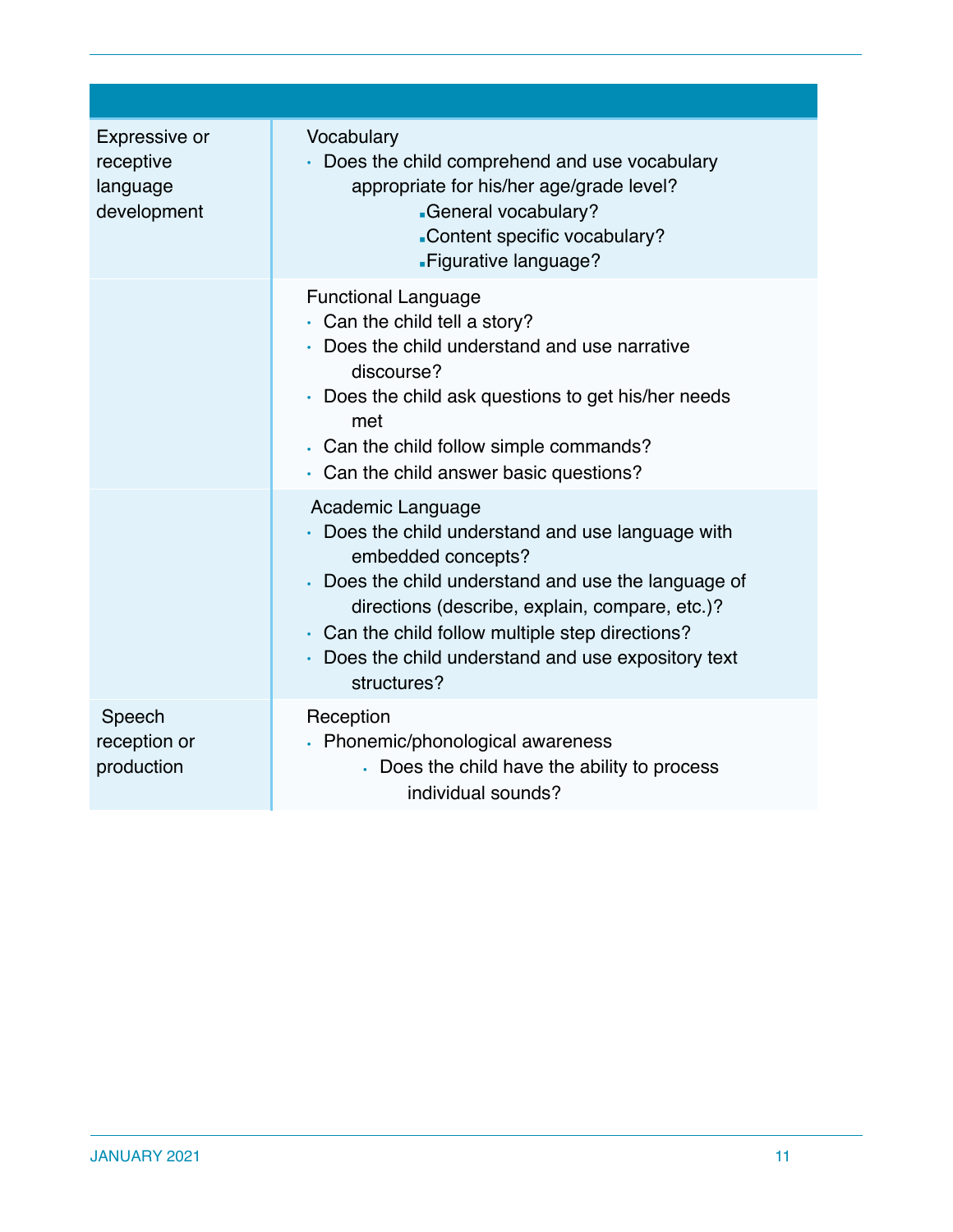| <b>Production/Articulation</b><br>• Does the child use speech that is intelligible to an<br>unfamiliar listener?<br>• Does the child use appropriate prosodic features in:<br>$\blacksquare$ Inflection?<br>$\blacksquare$ Rate?<br>Pitch?<br>-Fluency?<br>• Does the child have oral motor problems?<br>· Is the child's speech production age appropriate?<br>• Does the child have clear speech?<br>• Does the child have difficulty pronouncing particular<br>sounds? |
|---------------------------------------------------------------------------------------------------------------------------------------------------------------------------------------------------------------------------------------------------------------------------------------------------------------------------------------------------------------------------------------------------------------------------------------------------------------------------|

A child with a traumatic brain injury may not meet all of the above listed criteria. However, these criteria/questions may serve as guidelines when determining first, if the child has a disability and secondly, does the child need special education services.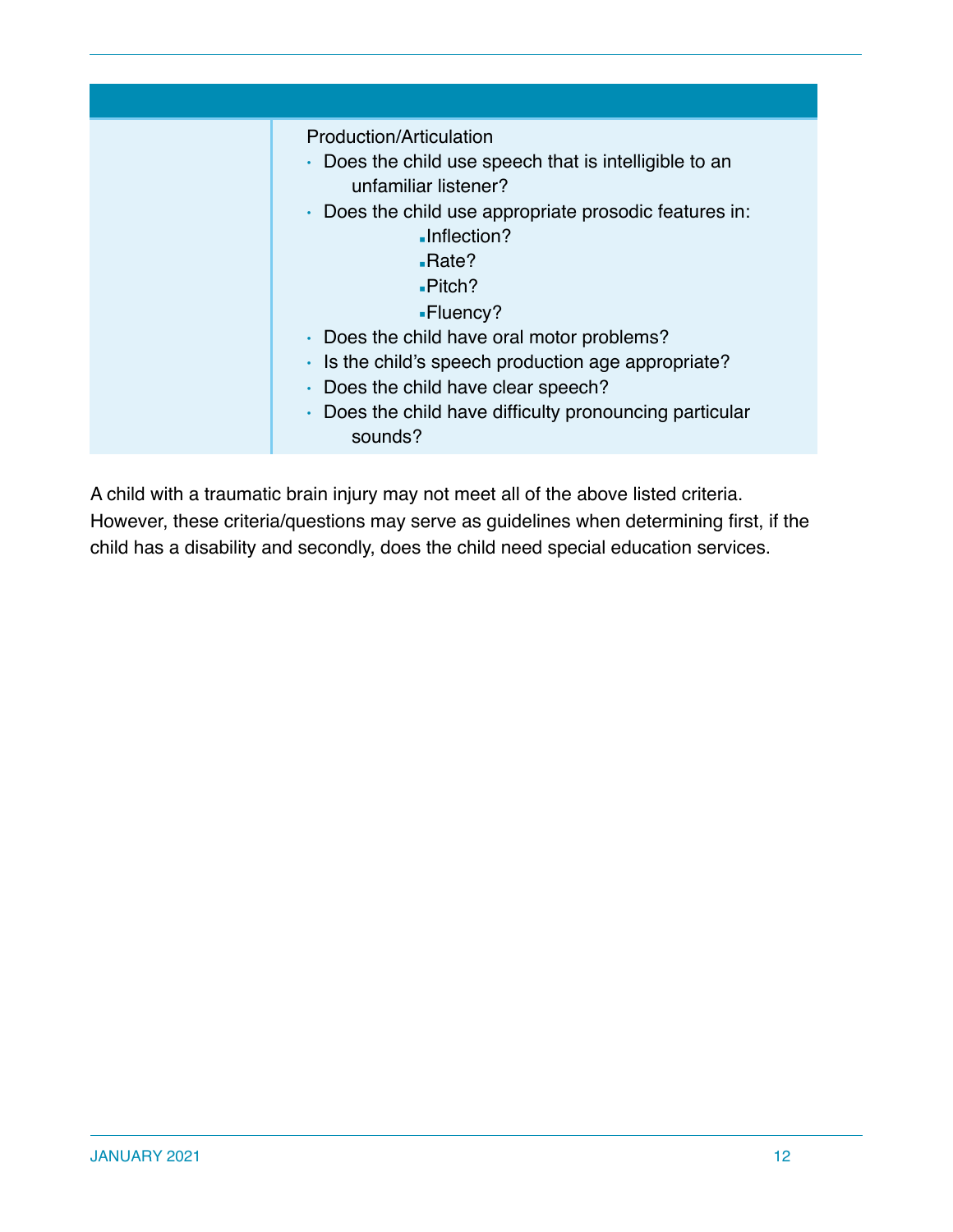# **Section 4: RELATED DEFINITIONS**

**Absence Seizure** - involve brief, sudden lapses of consciousness. They're more common in children than in adults. Someone having an absence seizure may look like he or she is staring blankly into space for a few seconds. Then, there is a quick return to a normal level of alertness. This type of seizure usually doesn't lead to physical injury.

**Aneurysm** – abnormal bulge or ballooning in the wall of a blood vessel. An aneurysm can burst (rupture), causing internal bleeding and often leading to death.

**Anoxia** – is a condition in which there is an absence of oxygen supply to an organ's tissues although there is adequate blood flow to the tissue.

**Aphasia** – is a disorder that results from damage to portions of the brain that are responsible for language.

**Apraxia** - is a neurological disorder characterized by the inability to perform learned (familiar) movements on command, even though the command is understood and there is a willingness to perform the movement.

Broca's Aphasia – See non-fluent aphasia.

**Closed Head Injury** - an injury that occurs when the head suddenly and violently hits an object but the object does not break through the skull. Brain tissue is damaged, not by the presence of a foreign object within the brain, but by violent smashing, stretching, and twisting, of brain tissue. Closed brain injuries typically cause diffuse tissue damage that results in disabilities which are generalized and highly variable.

**Complex (focal) Seizure** - Complex focal seizures are often preceded by a simple focal seizure (aura). Patients experiencing a complex focal seizure may stare blankly into space, or experience automatisms (non-purposeful, repetitive movements such as lip smacking, blinking, grunting, gulping or shouting).

**Concussion** – Injury to the brain caused by a hard blow or violent shaking, causing a sudden and temporary impairment of brain function, such as a short loss of consciousness or disturbance of vision and equilibrium.

**Diffuse Axonal Injury (DAI)** — a shearing injury of large nerve fibers (axons covered with myelin) in many areas of the brain. It appears to be one of the two primary lesions of brain injury, the other being stretching or shearing of blood vessels from the same forces, producing hemorrhage. *(See also: Shearing)*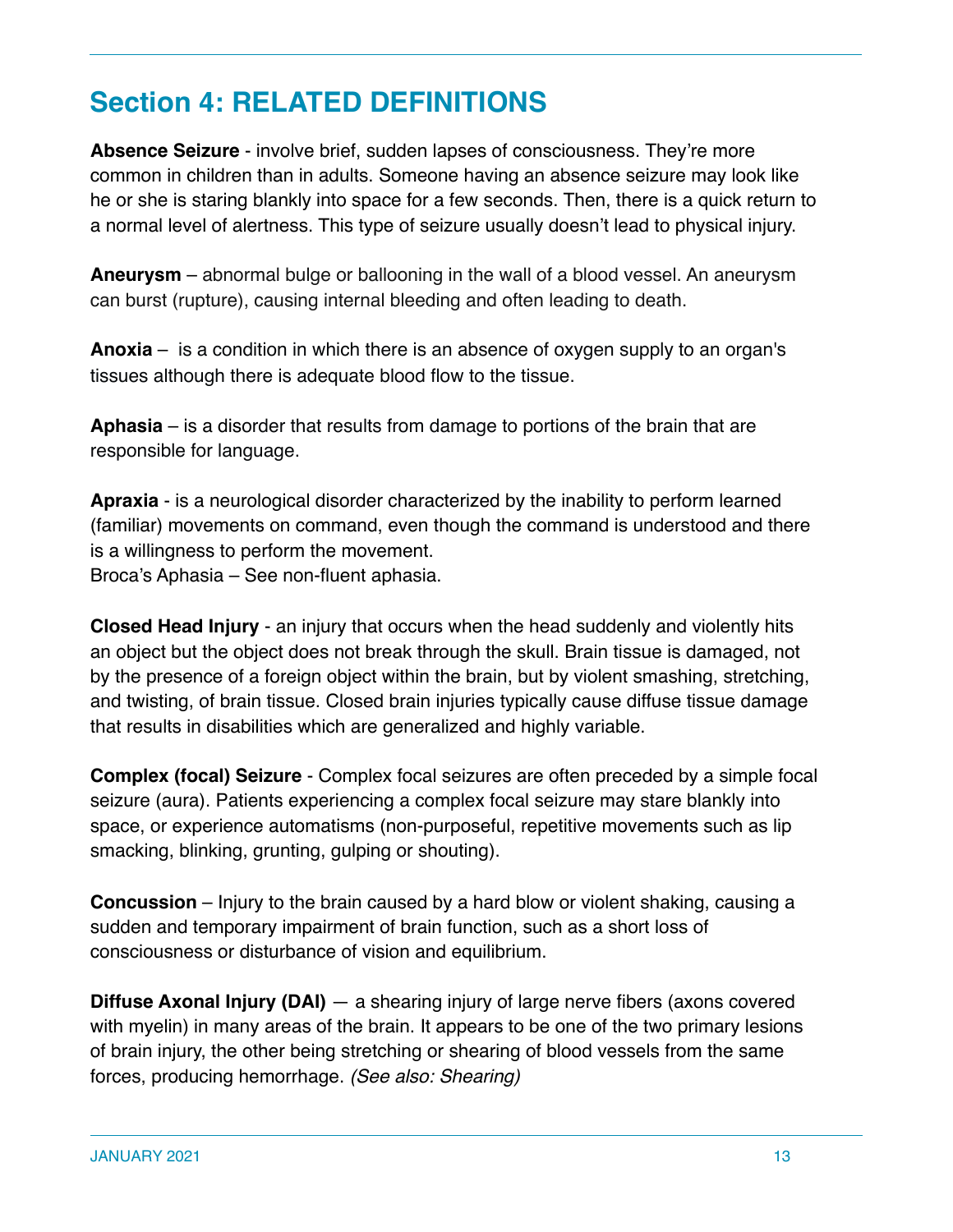**Dysarthria** — difficulty in forming words or speaking them because of weakness of muscles used in speaking or because of disruption in the neuromotor stimulus patterns required for accuracy and velocity of speech.

#### **Early Seizures** – Seizures that occur within one week after a traumatic brain injury.

**Executive Function** - the group of complex mental processes and cognitive abilities (such as [working memory,](https://www.merriam-webster.com/dictionary/working) impulse inhibition, and reasoning) that control the skills (such as organizing tasks, remembering details, managing time, and solving problems) required for goal-directed behavior.

**Fluent Aphasia** - a condition where one can speak easily and fluently in long, complex sentences that don't make sense or include unrecognizable, incorrect or unnecessary words. They usually don't understand spoken language well and often don't realize that others can't understand them.

**Global Aphasia** – A condition in which patients suffer severe communication disabilities as a result of extensive damage to portions of the brain responsible for language.

**Hematoma** – Heavy bleeding into or around the brain caused by damage to a major blood vessel in the head.

**Hypoxia** – Decreased oxygen levels in an organ, such as the brain; less severe than anoxia.

**Immediate Seizures** – Seizures that occur within 24 hours of a traumatic brain injury.

**Motor Aphasia** – See non-fluent aphasia.

**Non-fluent Aphasia** – A condition in which patients have trouble recalling words and speaking in complete sentences. Also called Broca's or motor aphasia.

**Complex focal seizures** - Seizures that are often preceded by a simple focal seizure (aura). Patients experiencing a complex focal seizure may stare blankly into space, or experience automatisms (non-purposeful, repetitive movements such as lip smacking, blinking, grunting, gulping or shouting).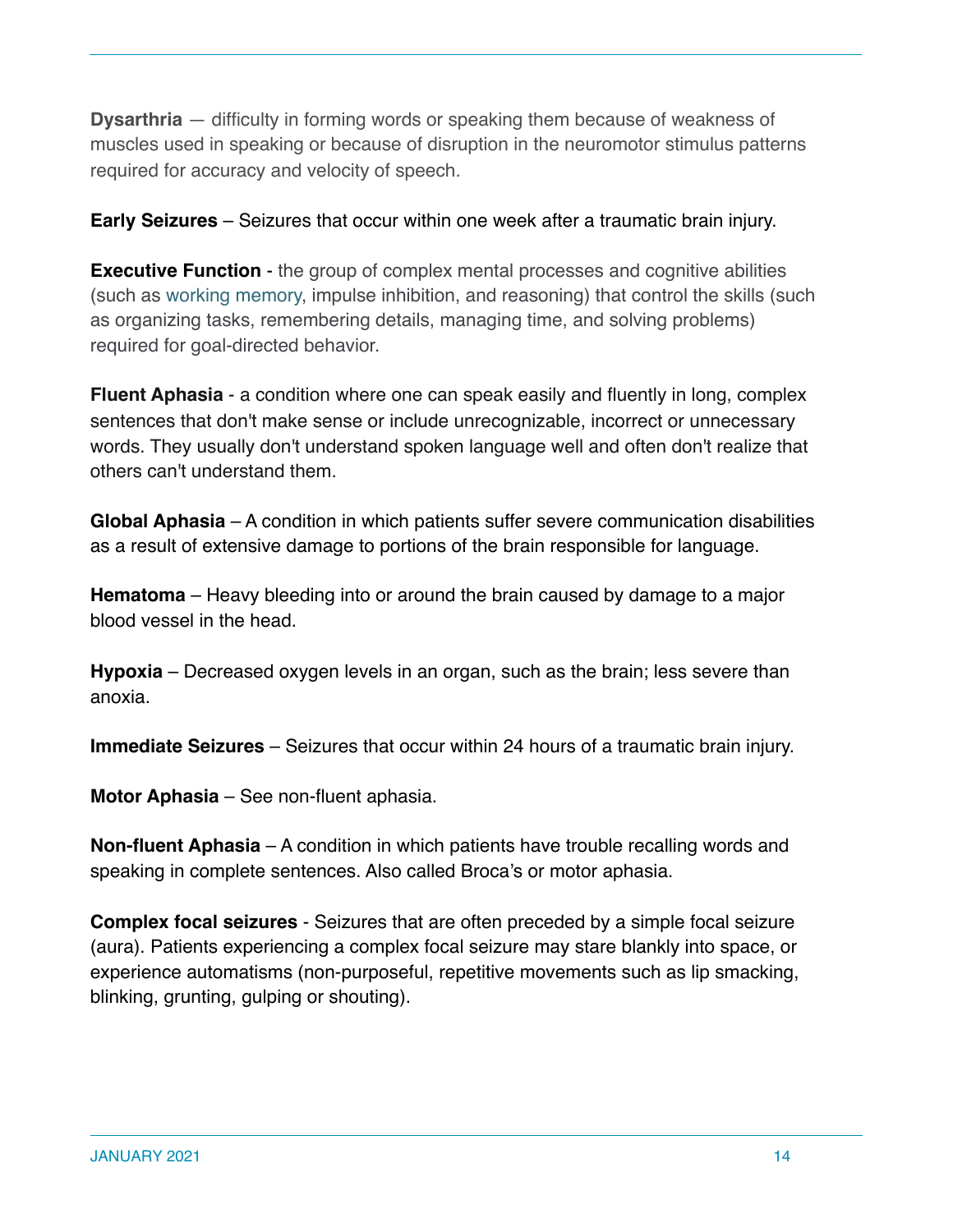**Post-concussion Syndrome (PCS)** – A complex, poorly understood problem that may cause headache after head injury; in most cases, patients cannot remember the event that caused the concussion and a variable period of time prior to the injury.

**Post-traumatic Epilepsy** – Recurrent seizures occurring more than one week after a traumatic brain injury.

**Second Impact Syndrome –** Occurs when the head receives a second blow before the original concussion is totally healed.

**Seizure**- Involuntary movement or changes in consciousness or behavior brought on by abnormal bursts of electricity in the brain. See also epilepsy

**Shearing (or Diffuse Axonal Injury)** – Damage to individual neurons resulting in disruption of neural networks and the breakdown of overall communication among neurons in the brain.

**Diffuse axonal injury** is the shearing (tearing) of the brain's long connecting nerve fibers (axons) that happens when the brain is injured as it shifts and rotates inside the bony skull. DAI usually causes coma and injury to many different parts of the brain. Johns Hopkins Medicine

**Thrombosis or Thrombus** – The formation of a blood clot at the site of an injury.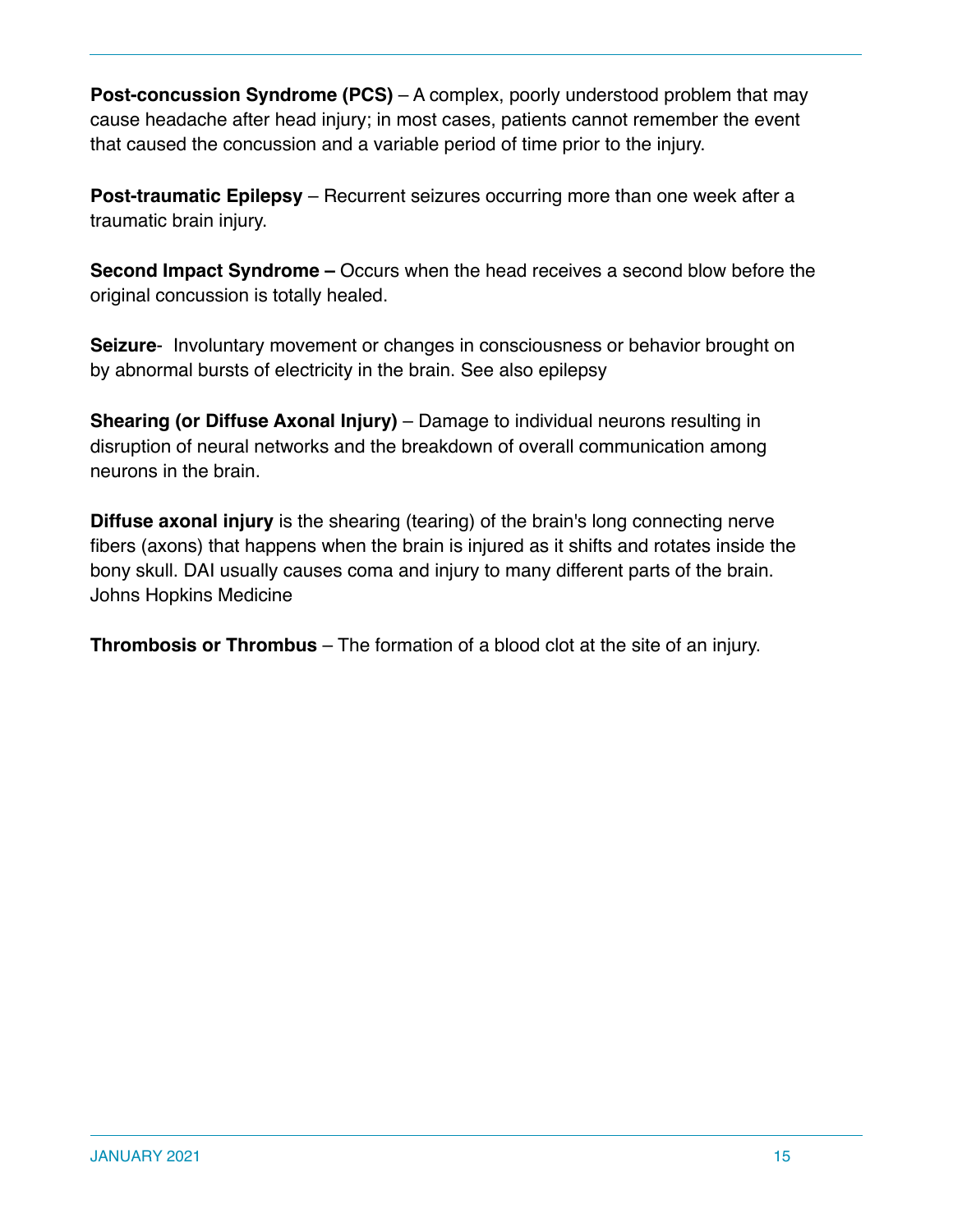## **Section 5: FREQUENTLY ASKED QUESTIONS**

#### **1. Is a medical report required as a part of the eligibility process for traumatic brain injury?**

No. A report from a physician describing the medical condition of the child and the implications of the brain injury is not required. However, knowledge about the specific incident causing traumatic brain injury is needed as well as documentation from someone knowledgeable about TBI stating that the child displays behaviors/characteristics consistent with those typical of TBI survivors and impacting educational performance.

## **2. Is a medical report required as a part of the eligibility process for traumatic brain injury?**

It depends. In many cases, a medical evaluation will already have been completed and the physician will send a report to the MDT with the parent's written permission.

#### **3. How severe must the brain injury be for the child to be identified as a child with a traumatic brain injury?**

The severity of the brain injury can range from mild concussion to profound injury. Regardless, the severity will be documented in a written report from a physician, or someone knowledgeable about TBI. There must be documentation of the injury's adverse effect on the development or educational performance of the child for the child to be made eligible as a child with a disability and receive verify for special education because of a traumatic brain injury.

#### **4. Can a child meet the guidelines for having a traumatic brain injury if he/she is doing well academically in his/her classes?**

Yes, assessment of achievement includes not only academic achievement, but also social/interpersonal skills, motor/perceptual skills, adaptive skills, speech/ language skills and any skills considered as a part of that child's achievement.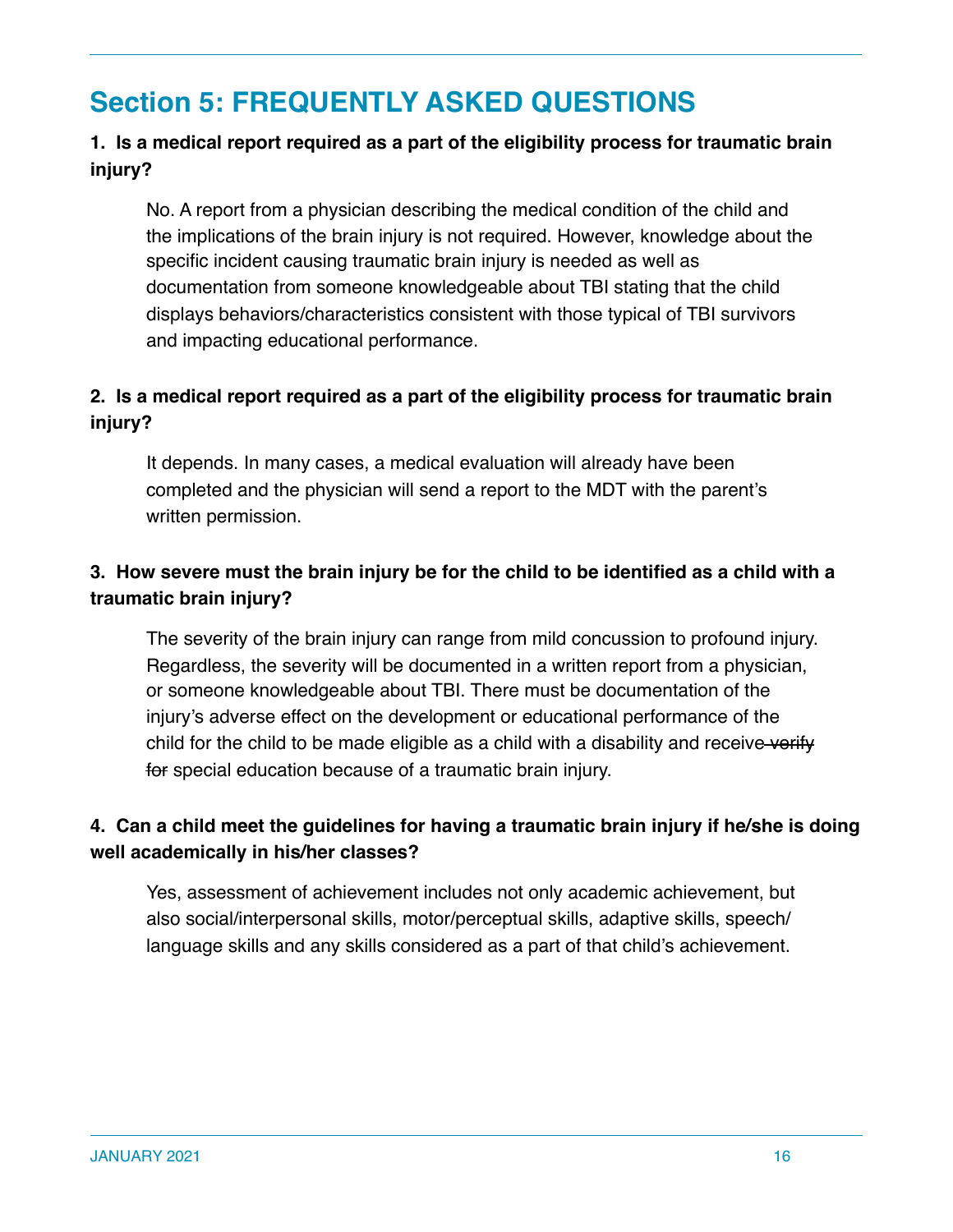## **5. Can a child meet the guidelines for a traumatic brain injury if the child has compensated for the brain injury by participating in therapeutic counseling, behavior management strategies, etc.?**

It depends. The eligibility of traumatic brain injury is a two-pronged verification including both the traumatic injury and achievement. If the child has compensated for the brain injury through therapeutic counseling, behavior management strategies, etc., yet there is an adverse effect on the educational performance of the child, then the child could certainly be identified as a child with a traumatic brain injury.

## **6. Can a child who has a congenital or degenerative brain disorder or have a brain injury that was acquired by birth trauma verify as having a traumatic brain injury?**

No. Both federal and state laws require that the injury to the brain be the result of an external physical force which results in total or partial functioning disability or psychosocial impairment, or both. However, the child may verify under another disability category.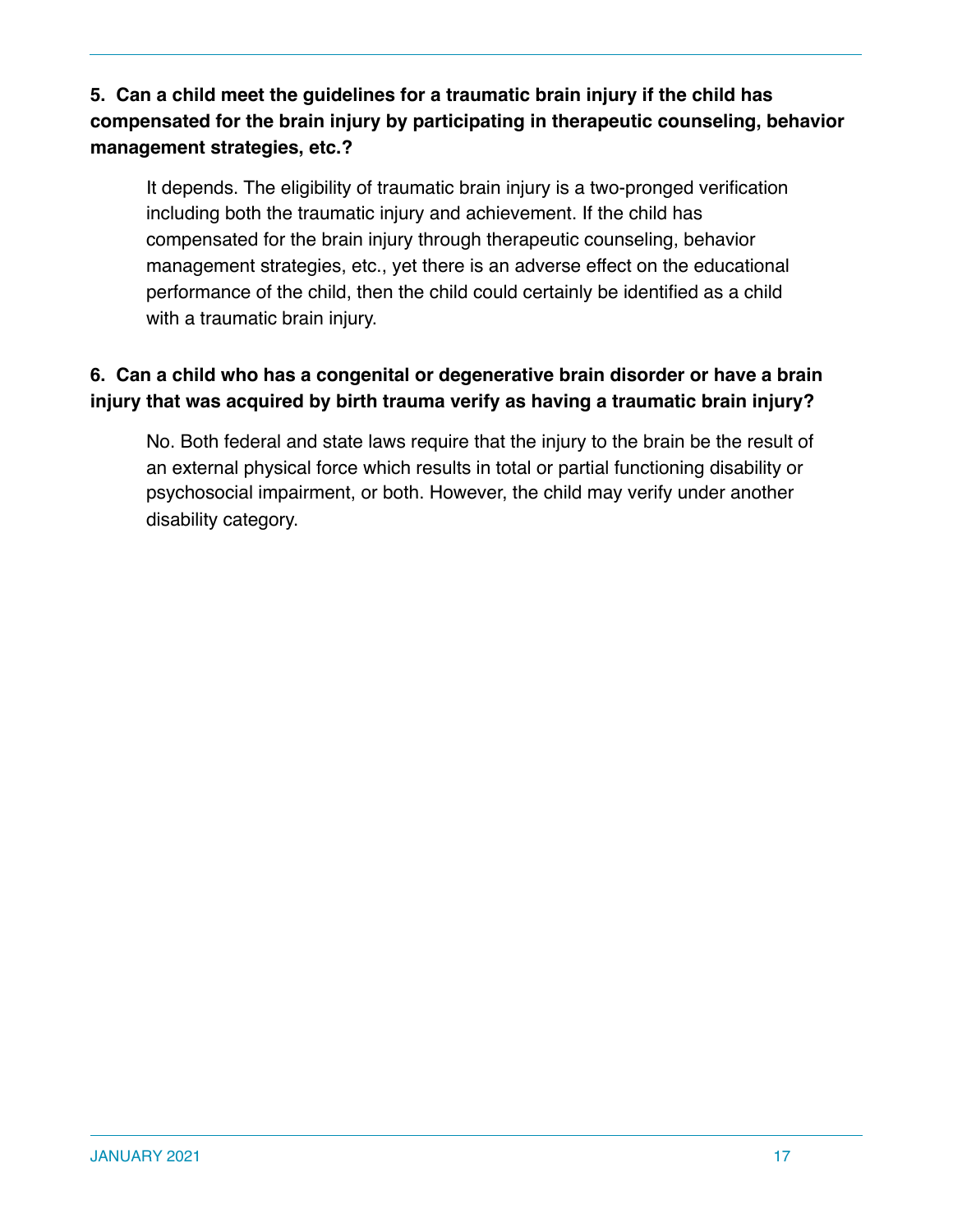## **SECTION 6: RESOURCES AND REFERENCES**

#### **RESOURCES**

Hallahan, Daniel P., and James M. Kauffman. Exceptional Learners, 10<sup>th</sup> Edition. Boston: Allyn and Bacon, 2006.

Hegde, M. N. (2006). *A coursebook on aphasia and other neurogenic language disorders* (3rd ed.). Clifton Park, NY: Delmar Cengage Learning. Retrieved from: 8/26/20 https://www.asha.org/Practice-Portal/Clinical-Topics/Traumatic-Brain-Injury-in-Adults/ Common-Classifications-of-TBI/

Heward, William L. Exceptional Children. Upper Saddle River, N.J.: Pearson Education, Inc., 2003.

National Institute on Deafness and Other Communication Disorders (NIDCD), "Traumatic Brain Injury: Cognitive and Communication Disorders". (Retrieved from www.nidcd.nih.gov/ health on 06/06/06). 218

National Institute of Neurological Disorders and Stroke (NINDS). "Traumatic Brain Injury: Hope Through Research" (Retrieved from www.ninds.nih.gov/disorders on 06/07/06).

Nebraska Department of Education, Rule 51: Regulations and Standards for Special Education Programs. Title 92, Nebraska Administrative Code, Chapter 51.

Norlin, John W. Special Education Dictionary, Revised Education. Horsham, Pennsylvania:

Public Law 108-446. Individuals with Disabilities Education Improvement Act of 2004.

#### **WEB SITES**

Centre for Neuroskills [https://www.neuroskills.com/brain-injury/brain-injury-overview/aphasia/](https://www.ne)

American Academy of Pediatrics www.aap.org

Brain Injury Association of American Inc. [www.biausa.org](http://www.biaus)

Brain Trauma Foundation [www.braintrauma.org](http://www.braintrauma.org)